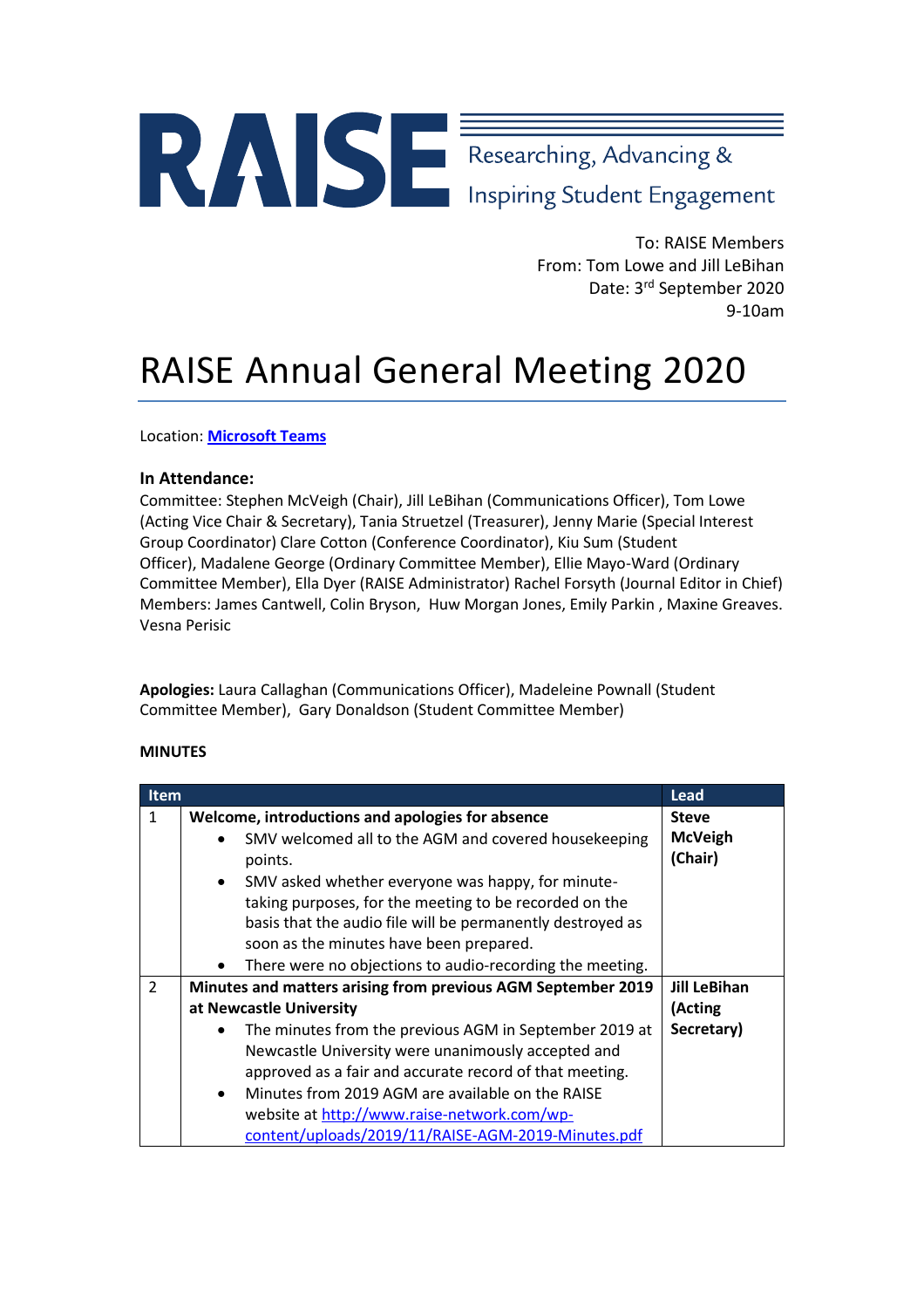|   | There were no matters arising. All the standing items on<br>$\bullet$<br>the agenda, such as the elections and updates of RAISE<br>activities will be covered in items below.<br>There were no outstanding actions from the 2019 AGM<br>$\bullet$<br>meeting that needed to be revisited. |                                           |
|---|-------------------------------------------------------------------------------------------------------------------------------------------------------------------------------------------------------------------------------------------------------------------------------------------|-------------------------------------------|
| 3 | <b>Extraordinary Circumstances for approval - RAISE Committee</b><br>proposed term extension by one year due to COVID-19 and<br>inability to run in person elections:                                                                                                                     | <b>Steve</b><br><b>McVeigh</b><br>(Chair) |
|   | The below roles are proposed to be extended by one year:                                                                                                                                                                                                                                  |                                           |
|   | Tom Lowe - Acting Vice Chair until Sep 2021<br>$\bullet$                                                                                                                                                                                                                                  |                                           |
|   | Dr Jill LeBihan - Acting Secretary until Sep 2021<br>$\bullet$                                                                                                                                                                                                                            |                                           |
|   | Dr Jenny Marie - SIG Coordinator until Sep 2021<br>$\bullet$                                                                                                                                                                                                                              |                                           |
|   | Ellie Mayo-Ward -Ordinary Committee Member until<br>$\bullet$<br>September 2021                                                                                                                                                                                                           |                                           |
|   | Madalene George - Ordinary Committee Member until<br>$\bullet$<br>September 2021                                                                                                                                                                                                          |                                           |
|   | Notice of co-option: recruitment of student committee<br>$\bullet$<br>members                                                                                                                                                                                                             |                                           |
|   | SMV noted that we are living in extraordinary times with<br>$\bullet$<br>the COVID19 pandemic forcing all sorts of things right<br>across the HE sector to flex and bend and rethink how we<br>operate. This has had its implications for the RAISE<br>Network and the RAISE Committee.   |                                           |
|   | To ensure the RAISE Network is stable and resilient<br>$\bullet$<br>through this period - both structurally, as well as<br>financially - the Committee proposes the Committee roles<br>that were due to be up for election are instead extended<br>for one year.                          |                                           |
|   | The main reason for this proposal is because it is not<br>possible to run a secure election online.                                                                                                                                                                                       |                                           |
|   | The roles (as listed above) will be rolled over until next<br>٠<br>AGM in Lincoln in September 2021, where formal<br>elections can run normally and securely.                                                                                                                             |                                           |
|   | There were no objections to the proposal to extend roles<br>$\bullet$<br>for one year and this proposal was unanimously approved.                                                                                                                                                         |                                           |
|   | The RAISE Committee plan to co-opt two new Student<br>٠<br>Committee Members in the autumn to replace the<br>Student Committee Members that have recently stepped-<br>down (MP and GD).                                                                                                   |                                           |
|   | In previous years RAISE has co-opted roles where there<br>has been a gap in the committee. Due to the limitations of<br>running a formal election this year, we will go down co-<br>option route to fill these positions.                                                                 |                                           |
|   | The co-option process will be as fair as possible. The<br>٠<br>instructions for requesting applications for expressions of<br>interest will be circulated in October via the website,<br>Jiscmail and social media (Twitter).                                                             |                                           |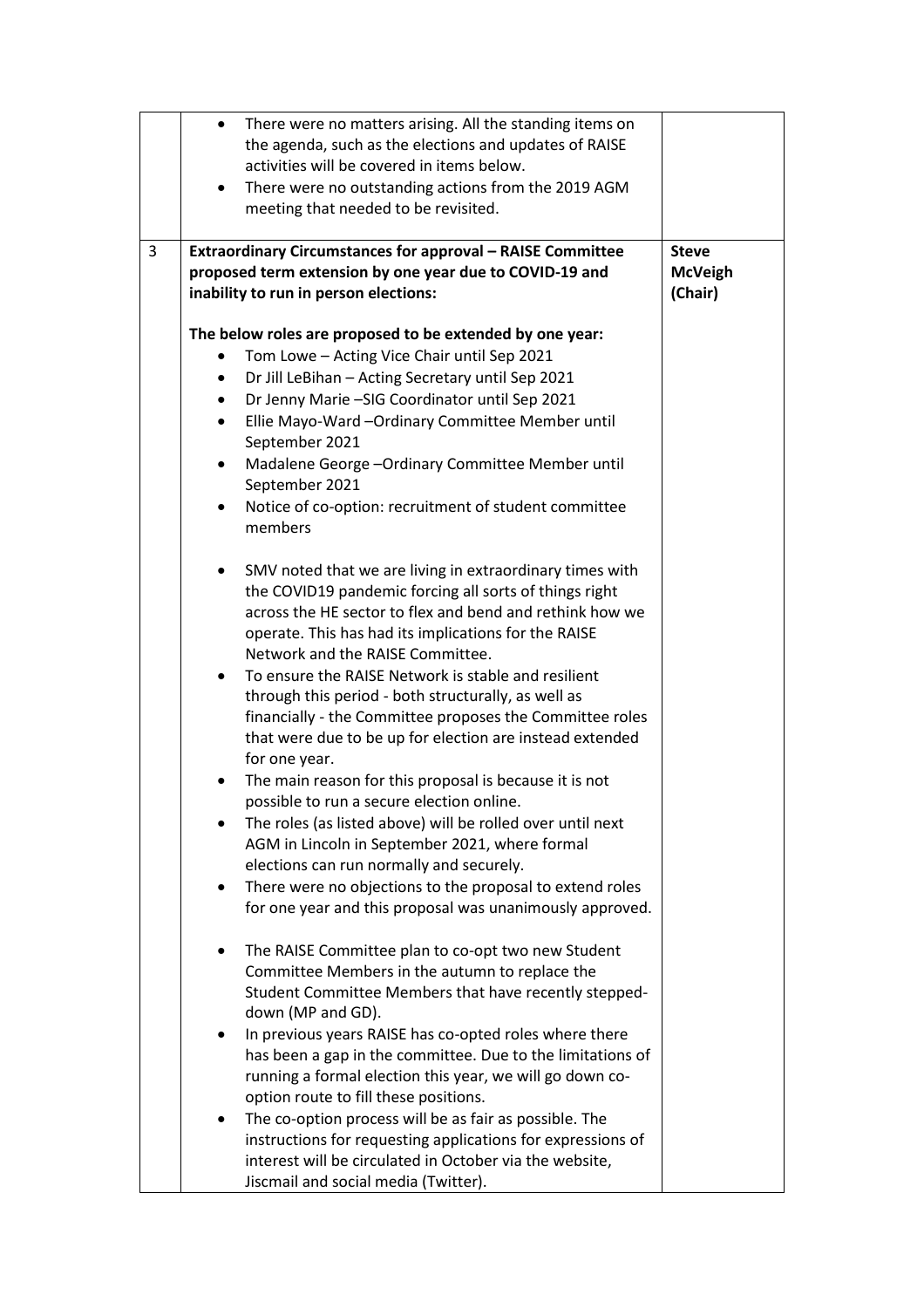|   | $\bullet$ | KS questioned who would be responsible for managing the         |                  |
|---|-----------|-----------------------------------------------------------------|------------------|
|   |           | co-option process. TL will take the lead and involve            |                  |
|   |           | members of the committee as required.                           |                  |
|   |           |                                                                 |                  |
|   | ٠         | ACTION - TL to organise and manage the co-option                |                  |
|   |           | process                                                         |                  |
|   |           |                                                                 |                  |
| 4 |           | Review of RAISE activities for 2019-20: Committee Report        | <b>RAISE</b>     |
|   |           | A series of reports from various members of the committee       | <b>Committee</b> |
|   |           | members with responsibilities for certain activities.           |                  |
|   |           |                                                                 |                  |
|   |           | <b>Finances and budget of RAISE</b>                             | <b>Tania</b>     |
|   |           | To approve the finances and budget of the RAISE                 | <b>Struetzel</b> |
|   |           | organisation.                                                   | (Treasurer)      |
|   | ٠         | To update AGM, the plans to clear funds at Newcastle            |                  |
|   |           | University.                                                     |                  |
|   |           |                                                                 |                  |
|   |           | TS provided a comprehensive update on the previous and          |                  |
|   |           | current year, as well as the plan for the future.               |                  |
|   |           | The RAISE budget has been amended in light of the               |                  |
|   | $\bullet$ |                                                                 |                  |
|   |           | COVID19 pandemic.                                               |                  |
|   | $\bullet$ | TS proposed the accounts and budget are aligned to run in       |                  |
|   |           | line with the University financial year ( $1st$ August – $31st$ |                  |
|   |           | July).                                                          |                  |
|   |           | The final accounts for 2019 (1 <sup>st</sup> Jan-31st Dec 2019) |                  |
|   |           | Started 2019 with assets totalling £46k. There was a spend      |                  |
|   |           | of £35k and total income from the conference of £67k            |                  |
|   |           | which left a total of £78k at end of December 2019.             |                  |
|   | ٠         | Interim spend from $1^{st}$ Jan - $31^{st}$ July 2020           |                  |
|   |           | RAISE has spent approximately £10k in the interim, which        |                  |
|   |           | is lower than usual due to the COVID19 pandemic.                |                  |
|   |           | Spending includes the January retreat, liability insurance      |                  |
|   |           | (which TL will cover later during meeting), administrator       |                  |
|   |           | pay and the RAISE bidding fund. The latter is temporarily       |                  |
|   |           | on hold due to uncertainty of the pandemic.                     |                  |
|   |           | Proposed budget 2020/2021 (1st Aug-31st July)                   |                  |
|   |           | TS proposed that going forward the budget should align          |                  |
|   |           | with the University financial year (Aug-July), rather than      |                  |
|   |           | calendar year.                                                  |                  |
|   |           | RAISE started the year $(1st Aug)$ in a sound financial         |                  |
|   |           | position with assets of around £70k. Due to the lack of         |                  |
|   |           | conference income, RAISE proposed a very prudent                |                  |
|   |           | budget of £17k. Most of the expenses will depend on the         |                  |
|   |           | pandemic. There has been a slight increase in the allotted      |                  |
|   |           | budget dedicated to the website, marketing and publicity        |                  |
|   |           | materials. RAISE can operate on this budget for another 2-      |                  |
|   |           | 3 years without any income.                                     |                  |
|   |           | RAISE currently has 2 bank accounts - there was a               |                  |
|   |           | spending freeze on the Newcastle University account May-        |                  |
|   |           | Aug. CB informed meeting that there has been no update          |                  |
|   |           |                                                                 |                  |
|   |           | regarding this freeze, so currently there is no access to the   |                  |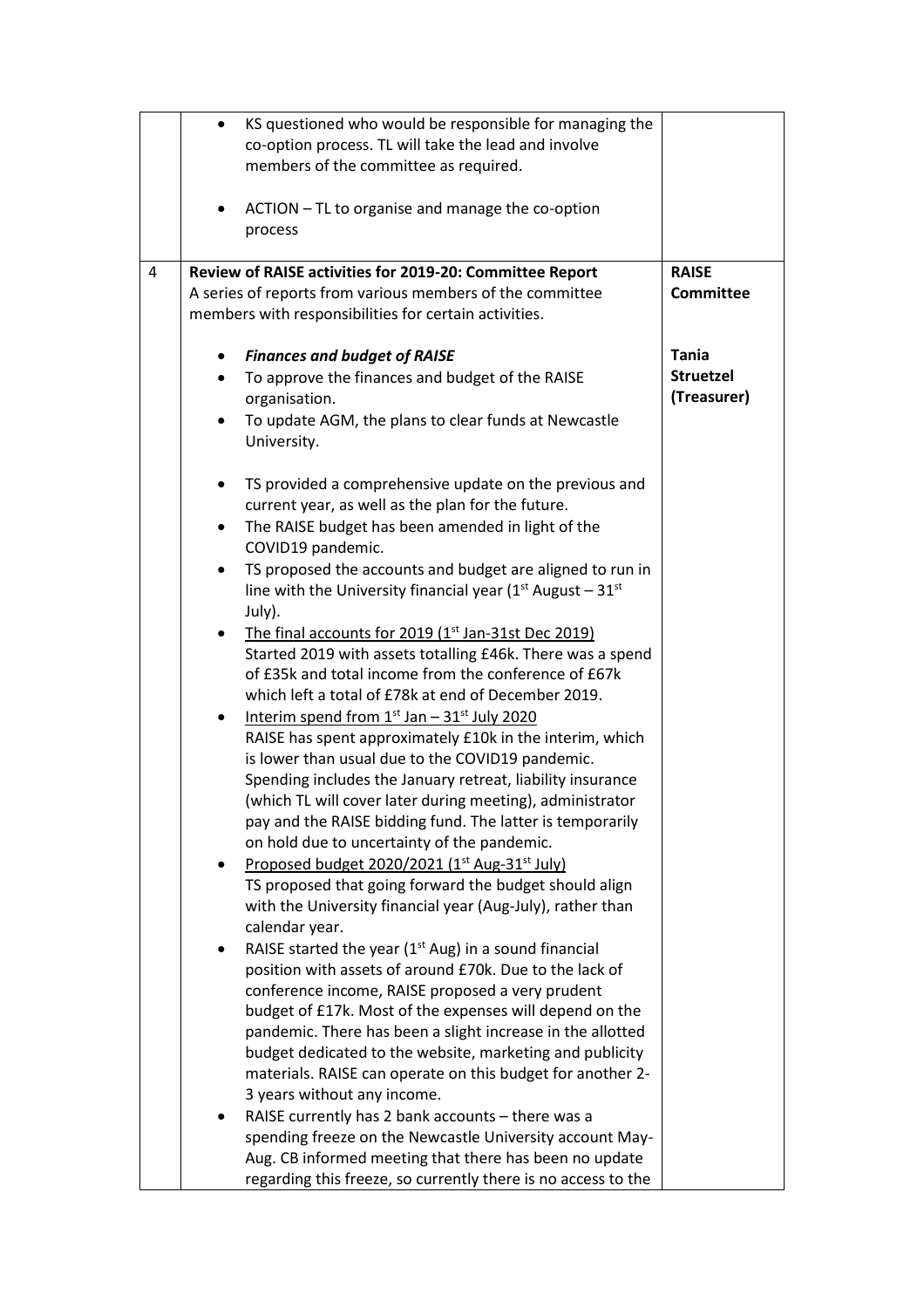| $\bullet$<br>٠<br>٠ | Newcastle funds. The plan is to try and spend down the<br>Newcastle funds by payment of administrator and journal<br>so RAISE is no longer tied to an institutional account. The<br>longer-term goal is to close the Newcastle account and run<br>RAISE from the Santander account, which is easier to<br>administer.<br>CB, who was previously acting treasurer, noted that he<br>understood why RAISE would want to try and match the<br>academic year, but originally moved accounts to the<br>calendar year because the timing of the conference in<br>September meant that income from the conference<br>bridged the 2 years, which made it a bit 'messy' and more<br>difficult to understand the financial position in September.<br>TS agreed that this could prove problematic and will look<br>at how to manage this, but decided it made sense to make<br>the transition this year whilst the conference was not<br>running and would ultimately make for easier reporting.<br>JC (RAISE network member) asked TS whether she was<br>pleased with how RAISE had adapted and maintained<br>good funds given the pandemic prevented a conference.<br>TS - yes, I adapted the budget from the one presented in<br>January, and I am happy with how we have maintained<br>the funds.<br>HMJ (network member) noted how pleased he was with<br>the financial reporting, especially from an 'outsider's'<br>point of view.<br>The RAISE committee thanked TS and ED for managing the<br>finances and expenses throughout the year.<br>SMV pleased with the prudent line taken; RAISE can still<br>maintain key activities, and there is still some flex to keep<br>on with some activities. It's all about being careful and<br>sustainable and resilient but not hiding away and stopping<br>activities altogether. There is plenty of room in this<br>budget, depending on what happens next for RAISE to<br>confidently weather the storms.<br>SMV asked whether everyone was happy with proposed<br>shift of accounts to the University financial year.<br>The proposed realigned of the RAISE finances was<br>unanimously approved. |                                              |
|---------------------|----------------------------------------------------------------------------------------------------------------------------------------------------------------------------------------------------------------------------------------------------------------------------------------------------------------------------------------------------------------------------------------------------------------------------------------------------------------------------------------------------------------------------------------------------------------------------------------------------------------------------------------------------------------------------------------------------------------------------------------------------------------------------------------------------------------------------------------------------------------------------------------------------------------------------------------------------------------------------------------------------------------------------------------------------------------------------------------------------------------------------------------------------------------------------------------------------------------------------------------------------------------------------------------------------------------------------------------------------------------------------------------------------------------------------------------------------------------------------------------------------------------------------------------------------------------------------------------------------------------------------------------------------------------------------------------------------------------------------------------------------------------------------------------------------------------------------------------------------------------------------------------------------------------------------------------------------------------------------------------------------------------------------------------------------------------------------------------------------------------------------------------------|----------------------------------------------|
| ٠                   | <b>Communications and networking</b><br>JLB informed group of the decision separate-out some of<br>the communications work in a dedicated post that would<br>combine the communications work with the management<br>of the RAISE Administrator ED at Newcastle University.<br>This new post will help with the smooth running of the<br>website, in particular, as indicated in the budget. RAISE<br>intends to spend some money on digital branding, so that<br>there is a more consistent digital brand that is used on all<br>communications, but also hard copy leaflets and flyers. In                                                                                                                                                                                                                                                                                                                                                                                                                                                                                                                                                                                                                                                                                                                                                                                                                                                                                                                                                                                                                                                                                                                                                                                                                                                                                                                                                                                                                                                                                                                                                  | <b>Jill LeBihan</b><br>(Acting<br>secretary) |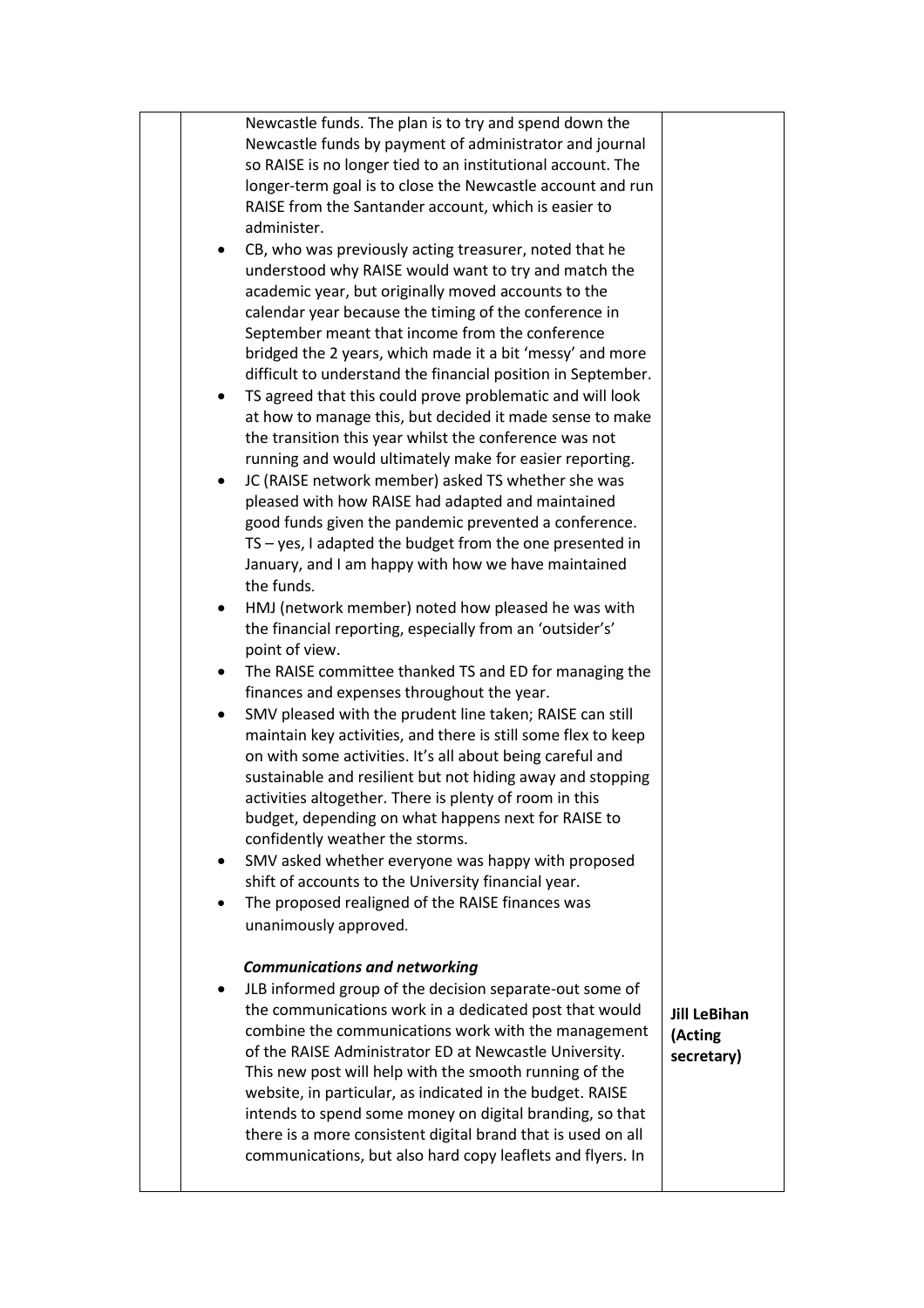|           | the past, the cards and bookmarks etc. has been useful for                                                         |                       |
|-----------|--------------------------------------------------------------------------------------------------------------------|-----------------------|
|           | communicating our RAISE offer.                                                                                     |                       |
|           | As an organisation, our identity depends on the JISCmail                                                           |                       |
|           | (free), the website (some cost, e.g. updating and                                                                  |                       |
|           | maintaining) and the Advance HE site, which is a relatively                                                        |                       |
|           | new development (July/Aug 2019). RAISE put in a bid to                                                             |                       |
|           | Advance HE to be one of the start-up sites for the                                                                 |                       |
|           | network.                                                                                                           |                       |
| $\bullet$ | KS and RF had the idea of holding reading groups on the<br>Advance HE platform, which have been particularly       |                       |
|           | successful. There has been a total of 6 reading groups. The                                                        |                       |
|           | 1 <sup>st</sup> was just as the COVID19 pandemic broke out when                                                    |                       |
|           | people were starting to explore video conferencing.                                                                |                       |
| ٠         | The reading groups have been regularly held on the 1st                                                             |                       |
|           | Tuesday of every month at 4pm, and have been                                                                       |                       |
|           | consistently well-attended (10-16 people) including                                                                |                       |
|           | international participants.                                                                                        |                       |
| ٠         | Each reading group has been slightly different (paper from                                                         |                       |
|           | the journal, new publication, work in progress, fiction).                                                          |                       |
| $\bullet$ | This has been a new exploration of our ID and the work                                                             |                       |
|           | that we can do.                                                                                                    |                       |
| $\bullet$ | We really need a communications lead as it is complicated                                                          |                       |
|           | making sure that the RAISE offering is connected and tied<br>together, considering the number of platforms that we |                       |
|           | use.                                                                                                               |                       |
|           | We welcome suggestions of improvements, additions or                                                               |                       |
|           | recommendations for our digital identity and branding.                                                             |                       |
|           | Please send these directly to JLB, LC or ED.                                                                       |                       |
| ٠         | SMV asked the group whether the group had any                                                                      |                       |
|           | questions, suggestions or recommendations about how                                                                |                       |
|           | RAISE could manage branding and/or communications.                                                                 |                       |
|           | The RAISE committee thanked and congratulated JLB, RF                                                              |                       |
|           | and KS for the success of the reading groups, in particular.                                                       |                       |
|           |                                                                                                                    |                       |
|           | Journal                                                                                                            |                       |
|           | Journal was originally started as a way for RAISE to keep<br>the momentum of the conference and scholarly activity |                       |
|           | going throughout the year.                                                                                         | <b>Rachel Forsyth</b> |
|           | The journal is open access in many senses, and provides a                                                          | (Journal Editor       |
|           | developmental route for authors who maybe have not yet                                                             | in Chief)             |
|           | been published, or are new to this area.                                                                           |                       |
| ٠         | The journal has an international reviewing board and a                                                             |                       |
|           | team of reviewers                                                                                                  |                       |
|           | If any wants to become a reviewer, see website for how to                                                          |                       |
|           | get involved. The journal welcomes inexperienced                                                                   |                       |
|           | reviewers and will provide developmental assistance and                                                            |                       |
|           | feedback                                                                                                           |                       |
| $\bullet$ | https://sehej.raise-network.com/raise/index<br>The journal has ticked along nicely. There was a slight             |                       |
|           | problem the year before last, when there was a hiatus of                                                           |                       |
|           | hosting, but there is now a really stable host.                                                                    |                       |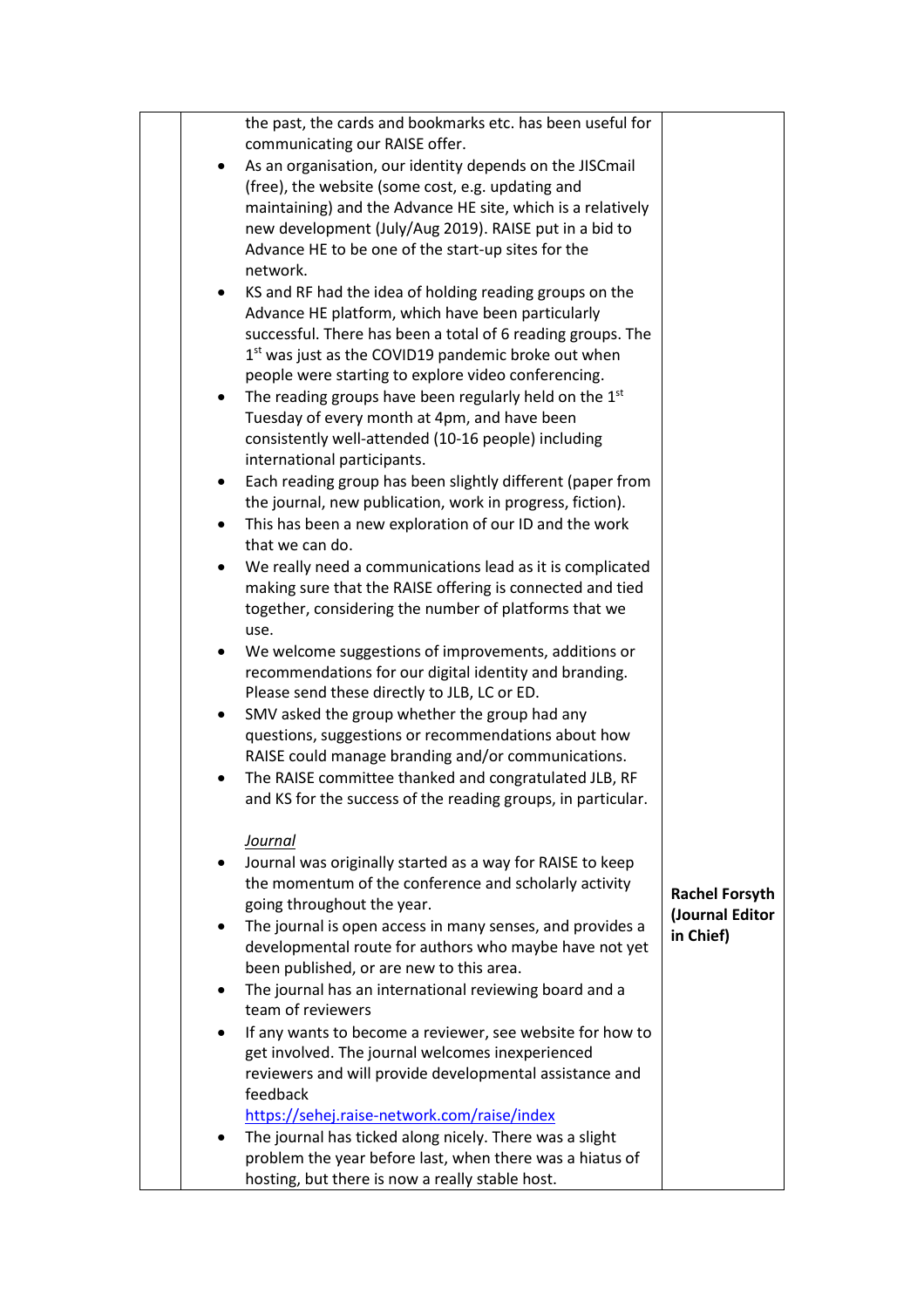| $\bullet$ | Part of payment/funding for the journal from the                |                    |
|-----------|-----------------------------------------------------------------|--------------------|
|           | Newcastle University account is for the editorial assistant,    |                    |
|           | Katrina Ingram, who is absolutely essential to the smooth       |                    |
|           |                                                                 |                    |
|           | running of the journal. Katrina manages and allocates all       |                    |
|           | papers coming in. Some funding goes towards hosting the         |                    |
|           | website. There is some surplus, along with some money           |                    |
|           | from joining the Advance HE platform, which hasn't been         |                    |
|           | spent yet, so we have been looking to use this to               |                    |
|           | incentivise some student work, possibly blogging, or            |                    |
|           |                                                                 |                    |
|           | commenting on activities. Any ideas about this are              |                    |
|           | welcome.                                                        |                    |
|           | The journal has published 2 issues in the past year.            |                    |
|           | RF shared screen which showed graph of journal views in         |                    |
|           | last 12 months. There was a peak after publication of the       |                    |
|           | special additions. The journal gets quite a lot of views -      |                    |
|           | it's not going to get a high impact-factor any time soon,       |                    |
|           |                                                                 |                    |
|           | but in terms of serving the community, it is doing what it is   |                    |
|           | intended to do. It is really lovely working with so many        |                    |
|           | people, particularly new authors, and we are getting more       |                    |
|           | collaborative work coming in from both staff and students,      |                    |
|           | which is great.                                                 |                    |
| ٠         | JM asked RF: how are you finding it in terms of getting         |                    |
|           | reviewers at the moment and also what the submission            |                    |
|           |                                                                 |                    |
|           | rate is like for the journal? $RF -$ we are getting roughly the |                    |
|           | same number of papers as we would normally expect, and          |                    |
|           | haven't noticed an imbalance in terms of submissions            |                    |
|           | (other journals have noticed less submissions from              |                    |
|           | women), but this may be a reflection of the RAISE               |                    |
|           | community. There are almost enough papers for another           |                    |
|           | issue, which Is due to come out in a month or so (keeping       |                    |
|           | to two additions a year). The journal has a rolling             |                    |
|           |                                                                 |                    |
|           | submission process. In terms of getting enough reviewers,       |                    |
|           | this is always a challenge. People sign up but then go          |                    |
|           | silent. RF reiterated that the journal is happy to help         |                    |
|           | novice reviewers. The RAISE community is fantastic as           |                    |
|           | people are really supportive. We aim to only give               |                    |
|           | constructive reviews. People can register to be a reviewer      |                    |
|           | directly on the journal website, using keywords for the         |                    |
|           |                                                                 |                    |
|           | type of things you are interested in. RF offered her thanks     |                    |
|           | to all those who already review papers.                         |                    |
|           | SMV thanked RF and Katrina for all the work they are            |                    |
|           | doing on the journal and keeping it going through such a        |                    |
|           | difficult time.                                                 |                    |
|           |                                                                 |                    |
|           | <b>SIGS</b>                                                     |                    |
|           | There are 5 SIGS run through RAISE - Partnership,               |                    |
|           | Engaging Assessment, Inclusivity, Research and Evaluation,      |                    |
|           |                                                                 | <b>Jenny Marie</b> |
|           | PG Practice.                                                    | <b>SIG</b>         |
|           | SIGs are expected to meet at least twice a year Sept-Aug        | coordinator        |
|           | (one meeting can be at the conference). This year has           |                    |
|           | been unusual                                                    |                    |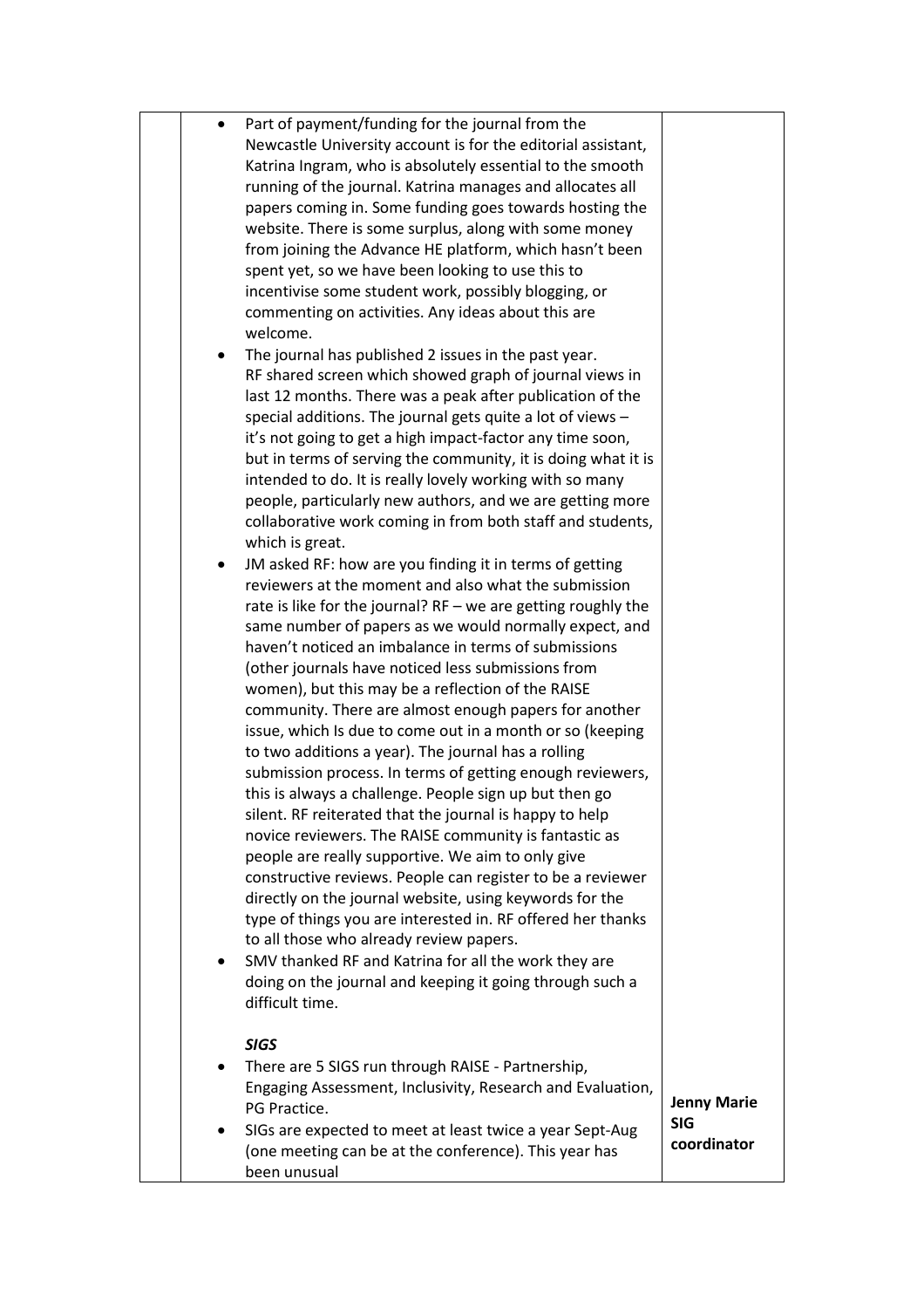| $\bullet$ | All SIGs (except PG Practice) met in September 2019 at the                                                                                                                                                                                                                                                                                                                                                                                       |  |
|-----------|--------------------------------------------------------------------------------------------------------------------------------------------------------------------------------------------------------------------------------------------------------------------------------------------------------------------------------------------------------------------------------------------------------------------------------------------------|--|
|           | Newcastle conference.                                                                                                                                                                                                                                                                                                                                                                                                                            |  |
|           | All SIGs have run online sessions this year (in this week).                                                                                                                                                                                                                                                                                                                                                                                      |  |
|           | Partnership - running smoothly. There was a face-to-face<br>session in November 2019 which went really well with 50<br>delegates, as well as an online session on 2 <sup>nd</sup> September<br>2020.                                                                                                                                                                                                                                             |  |
|           | Engaging Assessment - running really well. This SIG met at<br>the conference September 2010 and also had a joint<br>online event with the Research and Evaluation SIG in June<br>through Advance HE site. 100 colleagues signed up for<br>this, and was a great success. The event yesterday<br>(2/9/2020) had 147 registrations.                                                                                                                |  |
|           | Research and Evaluation - this SIG has also met<br>commitments for the year (see above for joint online<br>event). There is an online event scheduled today (3rd<br>September 2020).                                                                                                                                                                                                                                                             |  |
|           | Inclusive Practice - this SIG last met at the conference in<br>September 2019. There have not been any events this<br>year, which is unusual for this SIG, but there is an online<br>session running this afternoon (3rd September 2020).                                                                                                                                                                                                        |  |
|           | PG Practice - this SIG has traditionally had quite a difficult<br>history. There was not an event at the last conference or<br>throughout the year, but there is an online webinar<br>tomorrow (4 <sup>th</sup> September) with a change of convenor.                                                                                                                                                                                            |  |
|           | KS and JM ran a session to promote the SIGs through a<br>webinar on Advance HE (approximately 15 attendees)                                                                                                                                                                                                                                                                                                                                      |  |
|           | KS has set-up a new Early Career Researcher (ECR) group,<br>which is launching tomorrow afternoon (4 <sup>th</sup> September).<br>This group is slightly different as it is aimed specifically at<br>ECRs, whereas the other groups are less audience specific.<br>KS updated the group on this new SIG - there are currently<br>20 registered. Aiming to have an open discussion - want<br>people in the group to share what they want from the |  |
|           | group. KS wants this group to be more open to those who<br>are new to student engagement, e.g. PhD students,<br>postdocs, research assistants, first-time lecturers.                                                                                                                                                                                                                                                                             |  |
|           | Aim of the group is to support one another at the early<br>stage of their career and support them with student<br>engagement. We will touch upon career-related<br>opportunities, platform for knowledge exchange,                                                                                                                                                                                                                               |  |
|           | increasingly student engagement partnerships and other<br>RAISE activities to support them through the early stages<br>of their career and how to engage with students/ student                                                                                                                                                                                                                                                                  |  |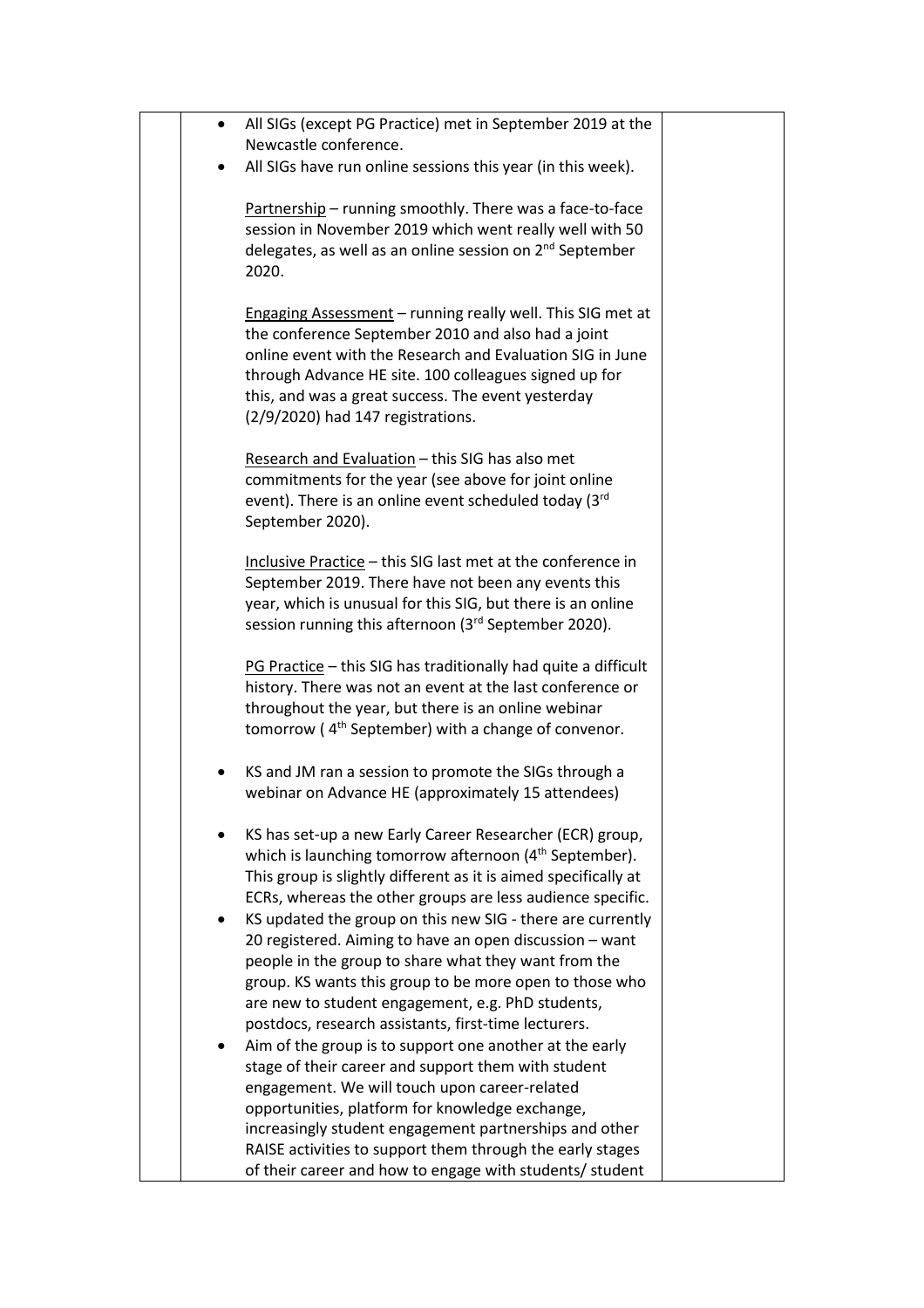|  |           | engagement projects. It is anticipated that activities will                          |                 |
|--|-----------|--------------------------------------------------------------------------------------|-----------------|
|  |           | predominantly run online to meet the very specific needs                             |                 |
|  |           | of this group.                                                                       |                 |
|  | ٠         | ACTION - KS to report back on how the ECR webinar went                               |                 |
|  |           | (4 <sup>th</sup> September)<br>Student engagement                                    |                 |
|  | ٠         | Kiu Sum thanked Madeleine Pownall & Gary Donaldson for                               |                 |
|  |           | their time and support over the past two years.                                      |                 |
|  | $\bullet$ | KS, MP and GD helped out with buddying scheme and the                                |                 |
|  |           | reading groups, the SIG webinar                                                      |                 |
|  | $\bullet$ | KS attended WonkFest in November 2019 in London.                                     |                 |
|  | $\bullet$ | The 'Institutional Ambassadors' project has fallen by the                            | <b>Kiu Sum</b>  |
|  |           | wayside over the past year, but the role descriptions have                           | (Student        |
|  |           | been updated and hopefully we can embed these into                                   | Officer)        |
|  |           | activities in the forthcoming year.                                                  |                 |
|  | $\bullet$ | KS, SMV and EMW are currently going through the ethics                               |                 |
|  |           | process for trying to start a project on 'Understanding                              |                 |
|  |           | Sector Partnerships' in the UK. The aim of this project is to                        |                 |
|  |           | gain a cross-sectional understanding of the partnerships                             |                 |
|  |           | schemes available in the HE sector in UK and the impacts                             |                 |
|  |           | of the projects and whether they are working, and the                                |                 |
|  |           | impacts for students and staff involved. We will be in                               |                 |
|  |           | touch when we start data collection from different<br>institutions.                  |                 |
|  | ٠         | We are planning to create more online activities and blogs                           |                 |
|  |           | which we hope will engage more students. We are hoping                               |                 |
|  |           | to provide incentives for students to write blogs and take                           |                 |
|  |           | part in reading groups and developing ideas from the ECR                             |                 |
|  |           | group and the Institutional Ambassadors project.                                     |                 |
|  |           | SMV thanked KS for her work on the above and the ECR                                 |                 |
|  |           | group looks like a great addition to the SIGs and looks                              |                 |
|  |           | forward to seeing how this develops.                                                 |                 |
|  |           | <b>Buddy scheme</b>                                                                  |                 |
|  | ٠         | The buddying scheme was new in 2019. It launched as a                                |                 |
|  |           | pilot at the Newcastle conference in September with                                  |                 |
|  |           | online sign-up form.                                                                 |                 |
|  |           | The aim was to connect members across                                                |                 |
|  |           | institutions/RAISE network, so that the conversations                                |                 |
|  |           | taking place at the conference every year could be<br>continued throughout the year. |                 |
|  | ٠         | MG shared the report (to be circulated with minutes).                                | <b>Madalene</b> |
|  | $\bullet$ | 70 people signed up to take part in the scheme, mostly                               | George          |
|  |           | UK-based, but there were some international participants                             | (ordinary       |
|  |           | too. There was a range of people - UG and PG students,                               | committee       |
|  |           | support and professional staff, researchers, teaching staff                          | member)         |
|  |           | and management and governance roles.                                                 |                 |
|  | ٠         | There was a total of 52 different institutions represented.                          |                 |
|  |           | The buddies were matched and introduced in                                           |                 |
|  |           | October/November. Buddies were recommended to meet                                   |                 |
|  |           | 3 meetings a year (face-to-face/online)                                              |                 |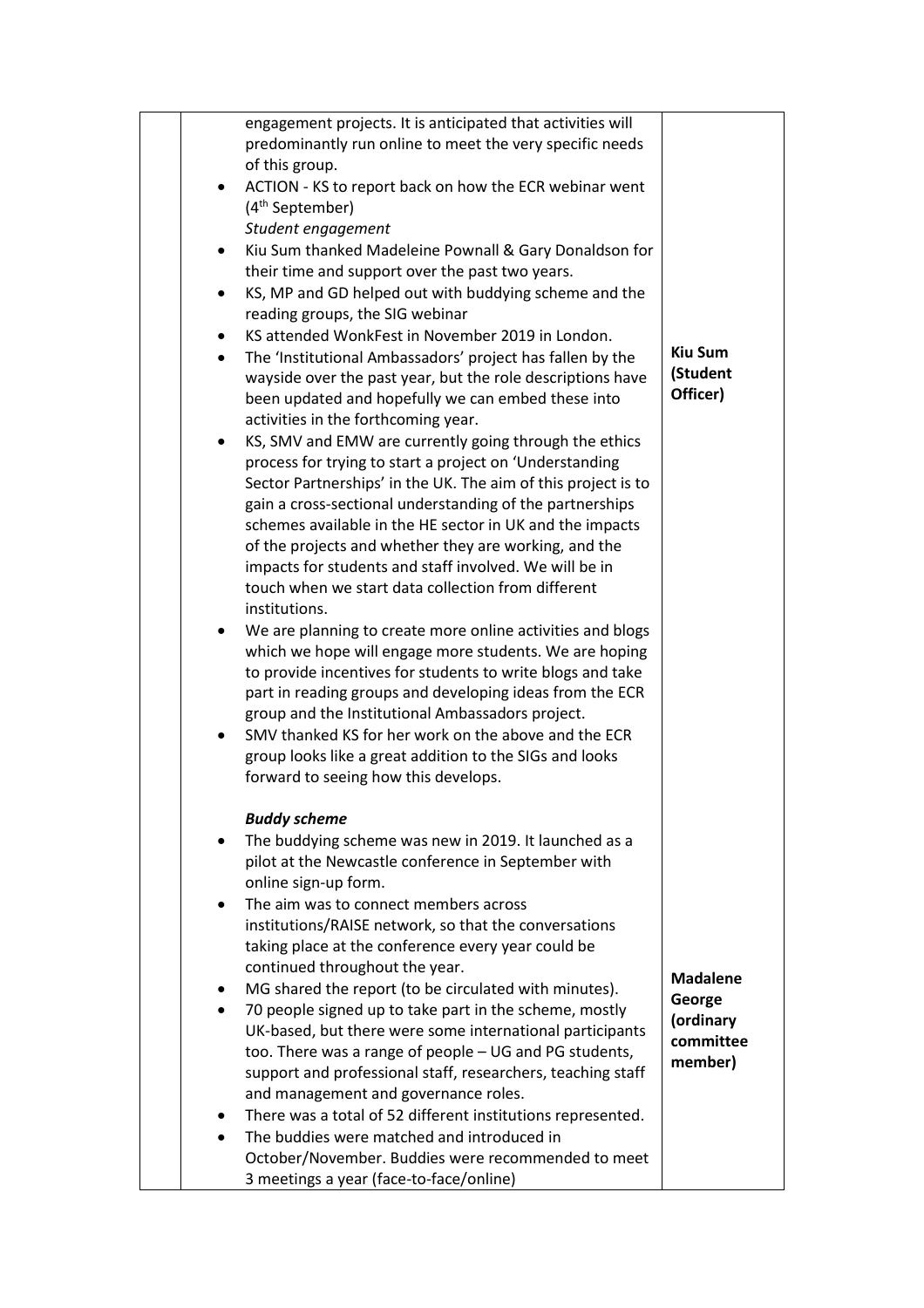|  | $\bullet$ | The aim was to do the introductions and them leave the,                                                              |                                  |
|--|-----------|----------------------------------------------------------------------------------------------------------------------|----------------------------------|
|  |           | to make their own contact.<br>MG shared feedback that was gathered in May - so this                                  |                                  |
|  |           | feedback includes the COVID19 impact.                                                                                |                                  |
|  | $\bullet$ | It is pleasing to see that of those who completed the                                                                |                                  |
|  |           | feedback form, 100% had been in contact with their                                                                   |                                  |
|  |           | buddy. It was interesting to see 65% had a face-to-face                                                              |                                  |
|  |           | meeting.                                                                                                             |                                  |
|  | $\bullet$ | MG really pleased with the feedback with 4/5 stars for<br>'match' and 4/5 stars for overall experience. Generally,   |                                  |
|  |           | respondents found it really valuable to have a buddy                                                                 |                                  |
|  | $\bullet$ | MG planning to organise another buddying scheme this                                                                 |                                  |
|  |           | year with a plan to use Advance HE networks to host                                                                  |                                  |
|  |           | informal sessions to facilitate buddying meetings and                                                                |                                  |
|  |           | provide the opportunity to talk to each other and come                                                               |                                  |
|  |           | together across matches.<br>MG aiming to send out the sign-up forms via Jiscmail and                                 |                                  |
|  |           | social media in October with matching taking place over                                                              |                                  |
|  |           | early-ish in the academic year. The matching-process has                                                             |                                  |
|  |           | been improved following feedback.                                                                                    |                                  |
|  |           | SMV thanked MG for all her work organising the buddying                                                              |                                  |
|  |           | scheme, which is terrific, and her wonderful infographic,                                                            |                                  |
|  | $\bullet$ | which will be circulated with the minutes.<br>RF thank you everyone, great work over the year and it                 |                                  |
|  |           | feels that the community is very vibrant.                                                                            |                                  |
|  | $\bullet$ | KS asked MG (via chat) whether there was a plan to                                                                   |                                  |
|  |           | organise a big buddy group catch up sometime this year,                                                              |                                  |
|  |           | as it would be good to meet other buddies too. MG - yes -                                                            |                                  |
|  |           | this is a great idea.                                                                                                |                                  |
|  | $\bullet$ | ACTION - MG to circulate sign-up forms for the buddying<br>scheme via JISCmail and social media in October and       |                                  |
|  |           | organise matching process                                                                                            |                                  |
|  |           |                                                                                                                      |                                  |
|  |           | <b>Insurance</b>                                                                                                     |                                  |
|  |           | TS explained the context for RAISE requiring insurance and                                                           |                                  |
|  |           | confirmed that personal liability insurance and indemnity<br>insurance has been arranged for both. the RAISE Network |                                  |
|  |           | and Journal though UMAL (the University Insurer).                                                                    |                                  |
|  |           | We have been meaning to get some form of personal                                                                    |                                  |
|  |           | liability insurance for RAISE'S events for many years. The                                                           | <b>Tom Lowe</b><br>(Acting Vice- |
|  |           | majority of people who attend RAISE come as student of a                                                             | Chair)                           |
|  |           | university, student union, or staff, so often insured for                                                            |                                  |
|  |           | travel. But RAISE has started attracting independent<br>consultants and members of the public.                       |                                  |
|  |           | This means that any accidents occur at our events then we                                                            |                                  |
|  |           | are covered.                                                                                                         |                                  |
|  |           | If anyone writes an article or says something at RAISE that                                                          |                                  |
|  |           | is particularly controversial and RAISE is sued, then we are                                                         |                                  |
|  |           | in a safe place.                                                                                                     |                                  |
|  |           |                                                                                                                      |                                  |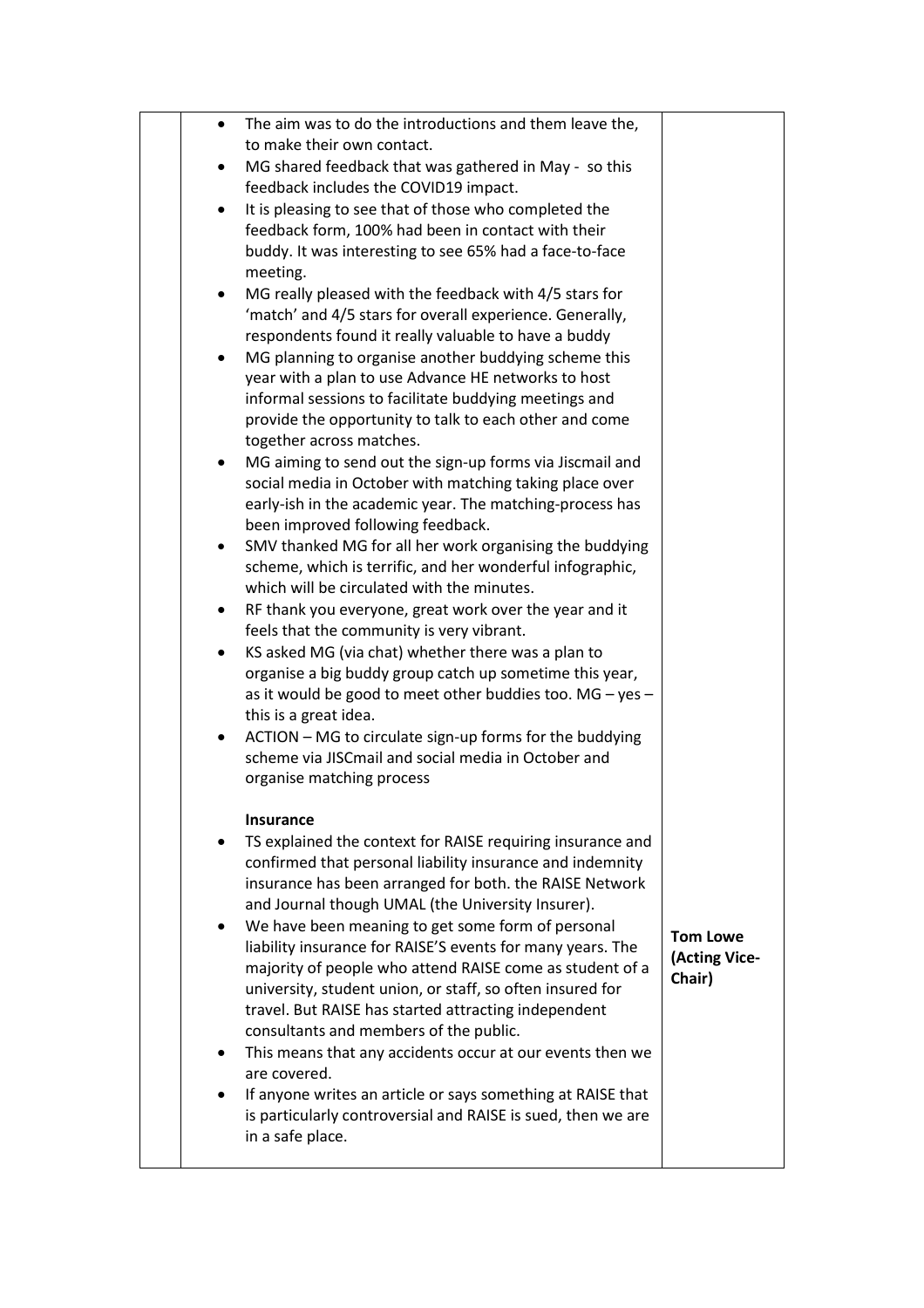| 6              | <b>Newcastle University RAISE Officer</b>                                                                               | <b>Tom Lowe</b>     |
|----------------|-------------------------------------------------------------------------------------------------------------------------|---------------------|
|                | This item was for approving the co-option of Laura                                                                      | (Acting Vice        |
|                | Callaghan as the Communications Officer and Newcastle                                                                   | Chair)              |
|                | Budget Holder.<br>The constitution says we can co-opt for set roles and fill a<br>$\bullet$                             |                     |
|                | gap in the RAISE committee.                                                                                             |                     |
|                | This role is to fill a needed gap as we did not have any<br>$\bullet$                                                   |                     |
|                | officers or committee members based at Newcastle                                                                        |                     |
|                | University, which is where a large portion of the RAISE<br>finances are currently held.                                 |                     |
|                | We therefore, needed a budget holder based at Newcastle<br>$\bullet$                                                    |                     |
|                | University so that we can ensure oversight over the RAISE                                                               |                     |
|                | account as well as line-management of the Administrator                                                                 |                     |
|                | (ED) who is the only paid member of RAISE who is based at<br>Newcastle.                                                 |                     |
|                | The role could only be filled by a staff-member at<br>$\bullet$                                                         |                     |
|                | Newcastle University.                                                                                                   |                     |
|                | RAISE are delighted to announce the appointment of                                                                      |                     |
|                | Laura Callaghan, who is not only a long-term attendee of<br>RAISE, but has contributed to the journal, and works in the |                     |
|                | Combined Honours Centre with Colin Bryson.                                                                              |                     |
|                | RAISE does not usually co-opt, but this is for a set purpose<br>$\bullet$                                               |                     |
|                | - to spend down the budget. Having the communications                                                                   |                     |
|                | officer based at Newcastle means that we can spend on                                                                   |                     |
|                | marketing through the Newcastle Account.                                                                                |                     |
|                | The co-option of Laura was unanimously approved.                                                                        |                     |
| $\overline{7}$ | RAISE Conference 2021 at University of Lincoln Update                                                                   | <b>Clare Cotton</b> |
|                | Themes remain the same as planned                                                                                       | (Conf. Coord.)      |
|                | - students as producers                                                                                                 |                     |
|                | - engaging assessment and curriculum                                                                                    |                     |
|                | - inclusion and diversity                                                                                               |                     |
|                | - research and innovation                                                                                               |                     |
|                | - digital education and analytics                                                                                       |                     |
|                | - theoretical perspectives                                                                                              |                     |
|                | CC provided an update re: planning the conference next                                                                  |                     |
|                | year. We are monitoring government guidance. Hopefully                                                                  |                     |
|                | function as normal but maybe with more social distancing                                                                |                     |
|                | measures in place                                                                                                       |                     |
|                | There will be a similar timeline to usual. The call for                                                                 |                     |
|                | contributions will go out in January 2021- April 2021. We                                                               |                     |
|                | will notify people of the outcome at the beginning May.                                                                 |                     |
|                | Registrations will be open in May-August 2021.<br>SMV looking forward to being in Lincoln next year and                 |                     |
|                | hope that the conference will be bigger and better than                                                                 |                     |
|                | ever!                                                                                                                   |                     |
|                | JLB highlighted that we looked at a number of competitor                                                                |                     |
|                | institutions' bids for holding the RAISE conference the year                                                            |                     |
|                |                                                                                                                         |                     |
|                | after Lincoln, but this was put on hold when the<br>conference was postponed until 2021. The relevant                   |                     |